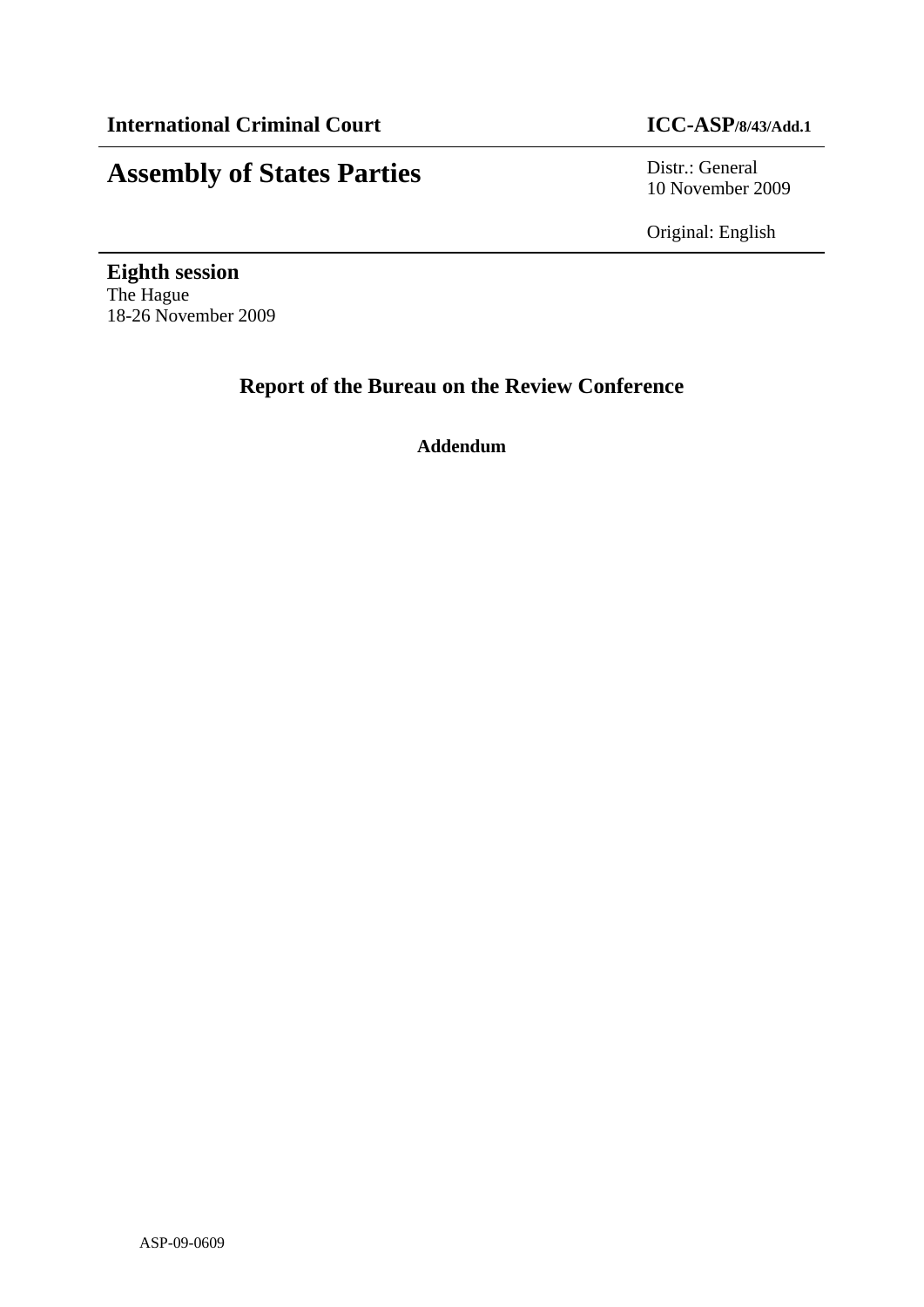### **Annex I**

### **Belgium: Proposal of amendments**<sup>∗</sup>

[Original: English]

Sir,

I have the honour to transmit to you herewith the amendments that Belgium proposes to the Rome Statute of the International Criminal Court, article 8.

Pursuant to article 121 of the Statute, I would be grateful if you would communicate those proposals to Member States.

Accept, Sir, the assurances of my highest consideration.

(*Signed*) Jan Grauls Ambassador, Permanent Representative

### **Draft amendments to the Rome Statute on War Crimes**

### **Introduction**

 $\overline{a}$ 

- 1. The present proposal aims at:
	- a) standardizing rules regarding situations of international armed conflict and situations of non international armed conflict by adding in the list of the article 8, paragraph 2, e) the use of three sort of weapons (poison and empoisoned weapons, asphyxiating, poison or other gases and all analogous liquids, materials or devices and bullets which expand or flatten easily in the human body) already listed in the article 8, paragraph 2, b) (amendment n°1).
	- b) adding directly to the list of war crimes in situations of international armed conflict and in situations of non international armed conflict the use of biological and chemical weapons, anti-personnel mines and some weapons falling under the Convention on certain conventional weapons (amendment n°2 and 3).

2. The informal initial proposals circulated in February 2009 contained also a draft annex as foreseen by article 8, paragraph 2, b), xx) of the Rome Statute. These proposals have received comments from States and the ICRC and were adapted consequently.

- 3. The following changes have been introduced in the informal initial proposals:
	- The draft annex to article 8, paragraph 2, b) is transformed into a draft amendment (amendment 2, paragraph 1) in order to make sure that article 121, para.5 of the Rome Statute is applicable to the adoption and entry into force of the proposal. It is understood that such amendment has to be specifically accepted by a State Party, whenever that State becomes State Party to the Rome Statute, for the Court to exercise its jurisdiction regarding such a crime when committed by that State Party's nationals or on its territory (article 121, para.5 of the Rome Statute). This could be clarified explicitly in the resolution which would include the amendments to article 8 adopted by the Review Conference.

<sup>∗</sup> Issued previously as United Nations depositary notification C.N.733.2009.TREATIES-8, dated 29 October 2009.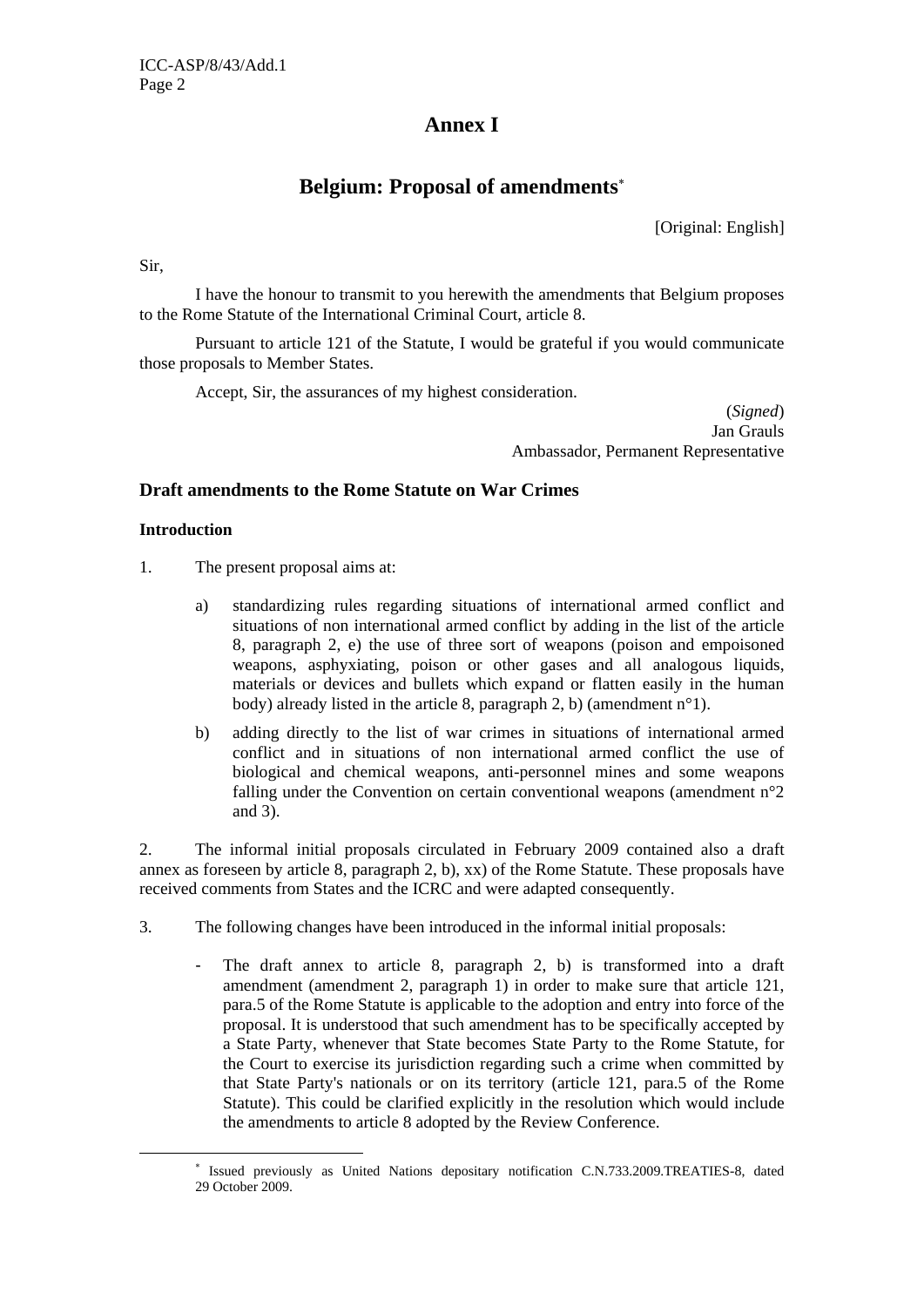- Amendments relating to the same forbidden weapons committed, in the one hand, in the case of an international armed conflict, and in the other hand, in the case of an armed conflict not of an international character, have been combined in one unique amendment with two paragraphs.
- The reference to the Protocols II and III to the 1980 Convention on Prohibitions or Restrictions on the Use of Certain Conventional Weapons has been deleted, in answer to technical remarks made during the abovementioned discussions.
- The reference to the Cluster munitions Convention has been deleted, taking into account the fact that this Convention is not yet entered into force.

4. These modifications also take into account the fact that the present proposals are part of an ongoing process of reviewing the Rome Statute, which will begin with the Review Conference, and continue through the other opportunities, foreseen in articles 121 and 123 of the Rome Statute.

5. It is the intent of the sponsors not to insist for amendments to be transferred by the Assembly to the Review Conference if they do not attract an overwhelming support.

### **Amendment 1**

**Proposed by Austria, Argentina, Belgium, Bolivia, Bulgaria, Burundi, Cambodia, Cyprus, Germany, Ireland, Latvia, Lithuania, Luxembourg, Mauritius, Mexico, Romania, Samoa, Slovenia and Switzerland,**

Add to article 8, paragraph 2, e), the following: «xvii) Employing poison or poisoned weapons;

xviii) Employing asphyxiating, poisonous or other gases, and all analogous liquids, materials or devices;

xix) Employing bullets which expand or flatten easily in the human body, such as bullets with a hard envelope which does not entirely cover the core or is pierced with incisions.»

### Justification

The use of the weapons listed in this draft amendment is already incriminated by article 8, paragraph 2, b), xvii) to xix) of the Statute in case of an international armed conflict. This amendment extends the jurisdiction of the Court for these crimes in case of an armed conflict not of an international character (article 8, paragraph 2, e).

### **Amendment 2**

### **Proposed by Argentina, Belgium, Bolivia, Burundi, Cambodia, Cyprus, Ireland, Latvia, Luxembourg, Mauritius, Mexico, Romania, Samoa and Slovenia,**

1. Add to article 8, paragraph 2, b, the following:

« xxvii) Using the agents, toxins, weapons, equipment and means of delivery as defined by and in violation of the Convention on the Prohibition of the Development, Production and Stockpiling of Bacteriological (Biological) and Toxin Weapons and on their Destruction, London, Moscow and Washington,  $10$  April 1972<sup>1</sup>;

 $\frac{1}{1}$  $1$  163 States parties (2 July 2009).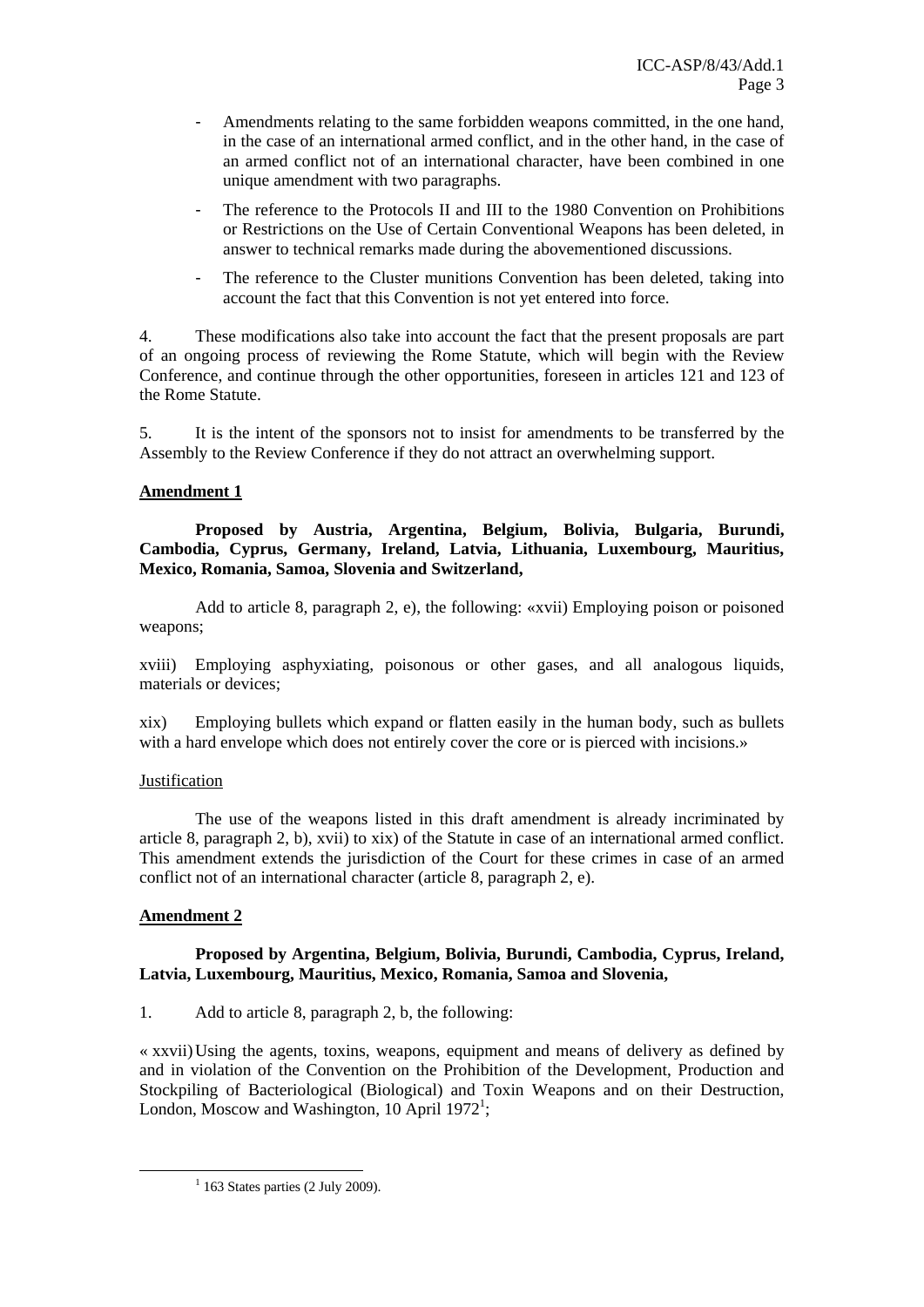xxviii) Using chemical weapons or engaging in any military preparations to use chemical weapons as defined by and in violation of the Convention on the Prohibition of the Development, Production, Stockpiling and Use of Chemical Weapons and on Their Destruction, Paris, 13 January 1993<sup>2</sup>;

xxix) Using anti-personnel mines as defined by and in violation of the Convention on the Prohibition of the Use, Stockpiling, Production and Transfer of Anti-Personnel Mines and on their Destruction, Ottawa 18 September 1997<sup>3</sup>.»

2. Add to article 8, paragraph 2, e), the following:

« xiii) Using the agents, toxins, weapons, equipment and means of delivery as defined by and in violation of the Convention on the Prohibition of the Development, Production and Stockpiling of Bacteriological (Biological) and Toxin Weapons and on their Destruction, London, Moscow and Washington, 10 April 1972;

xiv) Using chemical weapons or engaging in any military preparations to use chemical weapons as defined by and in violation of the Convention on the Prohibition of the Development, Production, Stockpiling and Use of Chemical Weapons and on Their Destruction, Paris, 13 January 1993 ;

xv) Using anti-personnel mines as defined by and in violation of the Convention on the Prohibition of the Use, Stockpiling, Production and Transfer of Anti-Personnel Mines and on their Destruction, Ottawa 18 September 1997.»

### Justification

The draft amendment refers to the use of specific weapons forbidden by international treaties ratified or accepted by more than four fifth of the States in the world; some of them are almost universally ratified. All are considered by an extremely large number of States as international customary law.

The first paragraph incriminates this use in case of an international armed conflict (article 8, para.2, b) of the Rome Statute). The second paragraph extends the jurisdiction of the

Court to the employment of such weapons in case of armed conflict not of an international character (article 8, para.2, e) of the Rome Statute).

### **Amendment 3**

### **Proposed by Argentina, Belgium, Bolivia, Burundi, Cambodia, Cyprus, Ireland, Latvia, Luxembourg, Mauritius, Mexico, Romania, Samoa and Slovenia,**

1. Add to article 8, paragraph 2, b), the following:

« xxx) Using weapons as defined by and in violation of any of the following Protocols to the Convention on Prohibitions or Restrictions on the Use of Certain Conventional Weapons Which May be Deemed to be Excessively Injurious or to Have Indiscriminate Effects. Geneva, 10 October 1980:

 $\frac{1}{2}$  $2$  188 States parties (2 July 2009).

<sup>3</sup> 156 States parties (2 July 2009)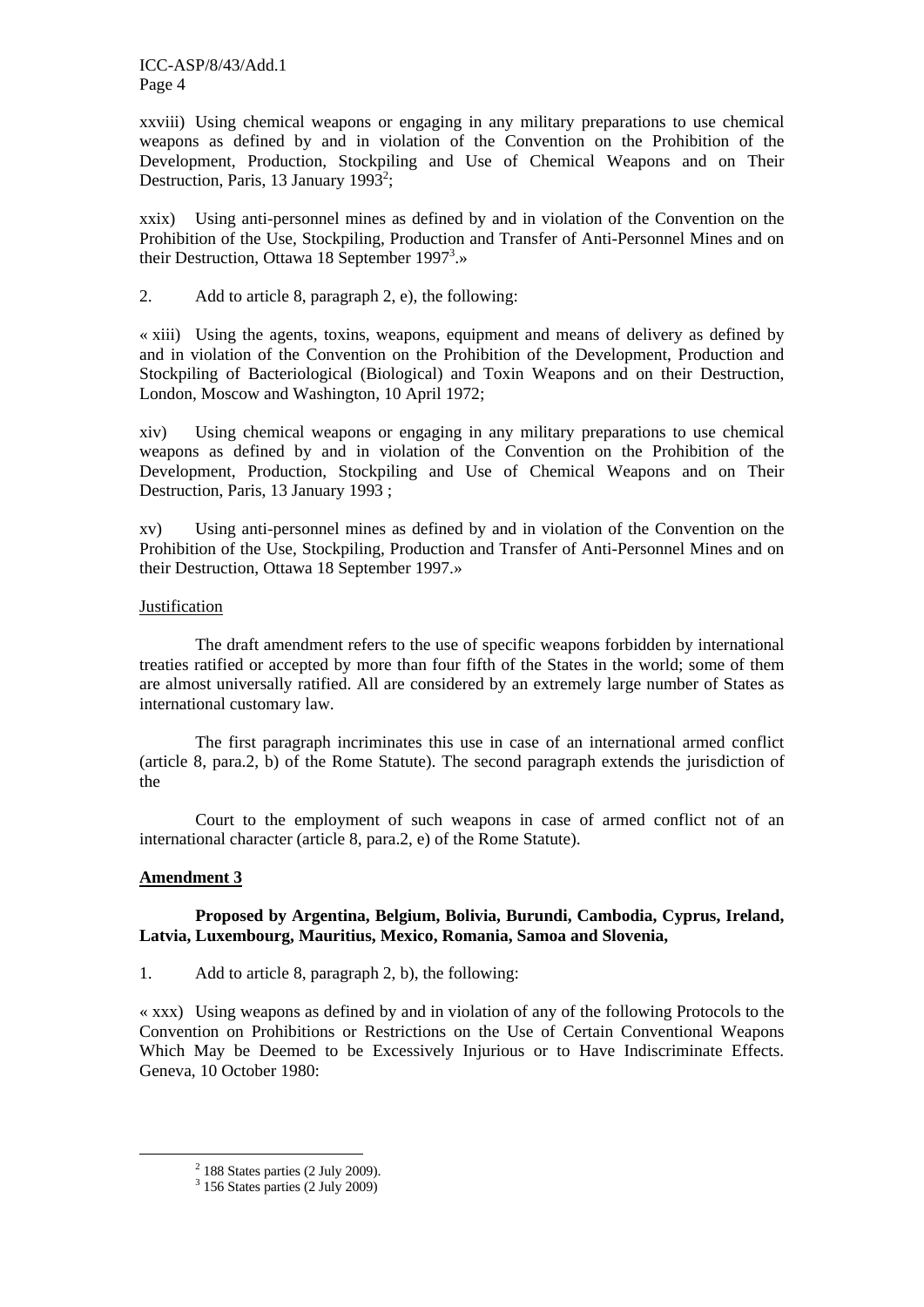- Protocol on Non-Detectable Fragments (Protocol I to the 1980 Convention), Geneva, 10 October 1980<sup>4</sup>;
- Protocol on Blinding Laser Weapons (Protocol IV to the 1980 Convention), Vienne, 13 October  $1995^5$ .»
- 2. Add to article 8, paragraph 2, e), the following:

« xvi) Using weapons as defined by and in violation of any of the following Protocols to the Convention on Prohibitions or Restrictions on the Use of Certain Conventional Weapons Which May be Deemed to be Excessively Injurious or to Have Indiscriminate Effects. Geneva, 10 October 1980:

- Protocol on Non-Detectable Fragments (Protocol I to the 1980 Convention). Geneva, 10 October 1980;
- Protocol on Blinding Laser Weapons (Protocol IV to the 1980 Convention), Vienne, 13 October 1995. »

### Justification

The draft amendment refers to the use of weapons forbidden by two Protocols to the 1980 Convention which are broadly ratified or accepted. Both are considered by a large number of States as international customary law.

The first paragraph incriminates this use in case of an international armed conflict (article 8, para.2, b) of the Rome Statute). The second paragraph extends the jurisdiction of the Court to the employment of such weapons in case of armed conflict not of an international character (article 8, para.2, e) of the Rome Statute).

 $\frac{1}{4}$  $4$  106 States parties (2 July 2009).

 $<sup>5</sup>$  94 States parties (2 July 2009).</sup>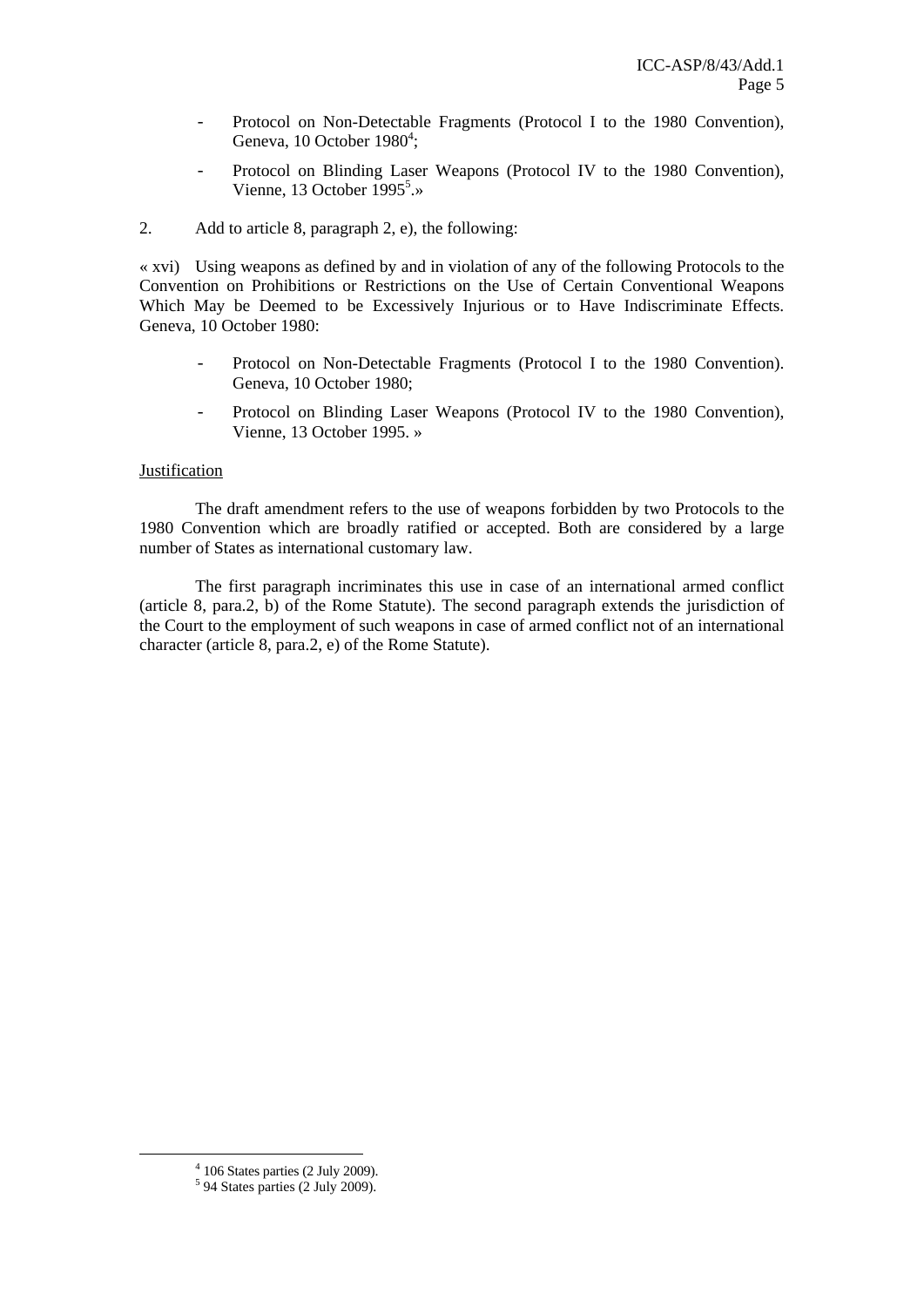### **Annex II**

### **Liechtenstein: Proposal of amendment**<sup>∗</sup>

[Original: English]

The Permanent Representative of the Principality of Liechtenstein to the United Nations presents his compliments to the Secretary-General of the United Nations and has the honor, in his capacity as former Chairman of the Special Working Group on the Crime of Aggression, to refer to article 121, paragraph 1 of the Rome Statute of the International Criminal Court. In accordance with that provision, the proposed amendment on aggression elaborated by the Special Working Group is herewith submitted for circulation to all States.

The Permanent Representative of the Principality of Liechtenstein to the United Nations avails itself of this opportunity to renew to the Secretary-General of the United Nations the assurances of his highest consideration.

### **Proposals for a provision on aggression elaborated by the Special Working Group on the Crime of Aggression**

### **Draft resolution**

*(to be adopted by the Review Conference)* 

The Review Conference,

 *(insert preambular paragraphs)* 

1. *Decides* to adopt the amendments to the Rome Statute of the International Criminal Court (hereinafter: "the Statute") contained in the annex to the present resolution, which are subject to ratification or acceptance and shall enter into force in accordance with article 121, paragraph [4 / 5] of the Statute;

 *(add further operative paragraphs as needed)* 

### **Appendix**

 $\overline{a}$ 

**Draft amendments to the Rome Statute of the International Criminal Court on the Crime of Aggression** 

- *1. Article 5, paragraph 2, of the Statute is deleted.*
- *2. The following text is inserted after article 8 of the Statute:*

<sup>∗</sup> Issued previously as United Nations depositary notification C.N.727.2009.TREATIES-7, dated 29 October 2009.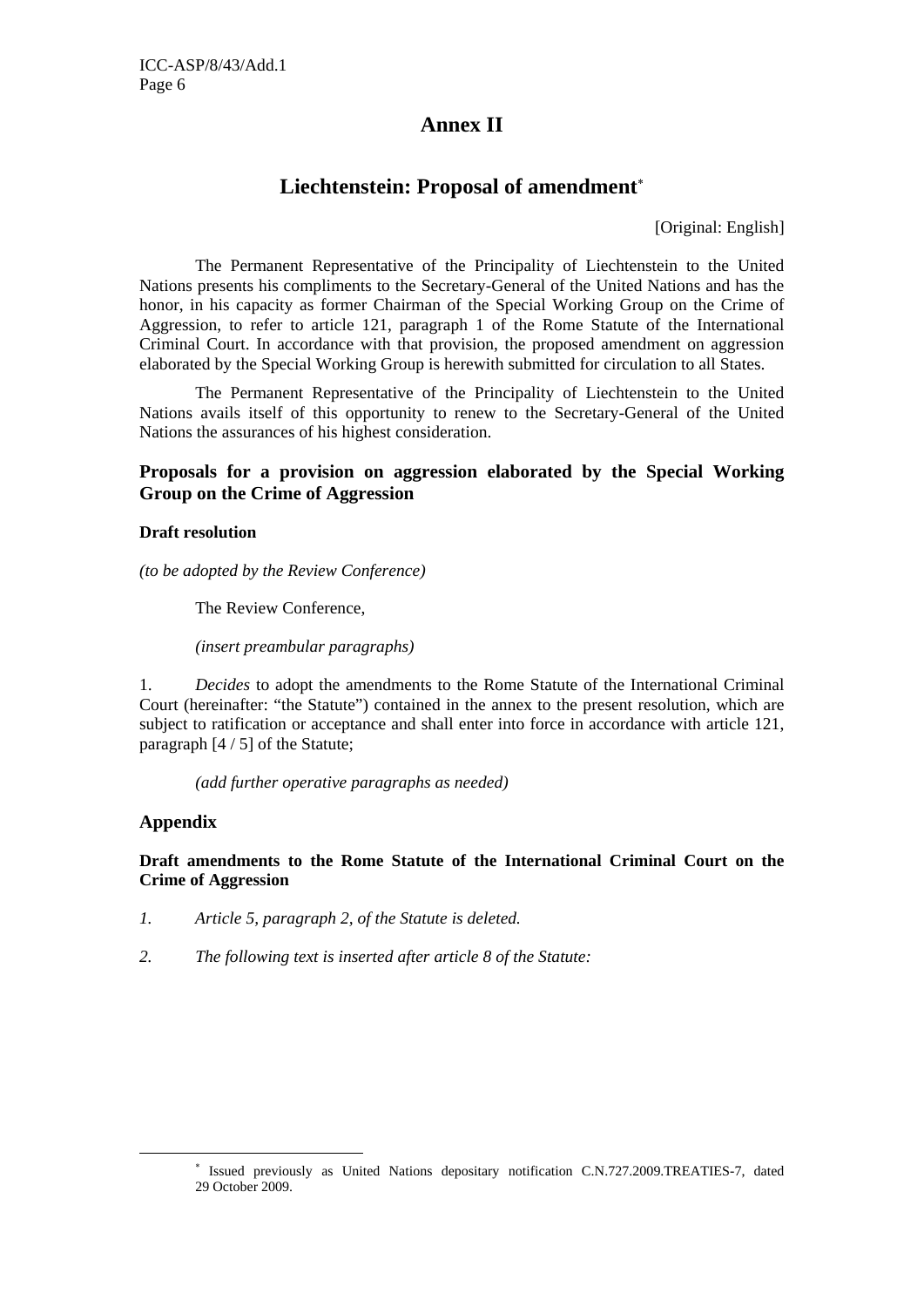### **Article 8 bis Crime of aggression**

1. For the purpose of this Statute, "crime of aggression" means the planning, preparation, initiation or execution, by a person in a position effectively to exercise control over or to direct the political or military action of a State, of an act of aggression which, by its character, gravity and scale, constitutes a manifest violation of the Charter of the United Nations.

2. For the purpose of paragraph 1, "act of aggression" means the use of armed force by a State against the sovereignty, territorial integrity or political independence of another State, or in any other manner inconsistent with the Charter of the United Nations. Any of the following acts, regardless of a declaration of war, shall, in accordance with United Nations General Assembly resolution 3314 (XXIX) of 14 December 1974, qualify as an act of aggression:

(a) The invasion or attack by the armed forces of a State of the territory of another State, or any military occupation, however temporary, resulting from such invasion or attack, or any annexation by the use of force of the territory of another State or part thereof;

(b) Bombardment by the armed forces of a State against the territory of another State or the use of any weapons by a State against the territory of another State;

(c) The blockade of the ports or coasts of a State by the armed forces of another State;

(d) An attack by the armed forces of a State on the land, sea or air forces, or marine and air fleets of another State;

(e) The use of armed forces of one State which are within the territory of another State with the agreement of the receiving State, in contravention of the conditions provided for in the agreement or any extension of their presence in such territory beyond the termination of the agreement;

(f) The action of a State in allowing its territory, which it has placed at the disposal of another State, to be used by that other State for perpetrating an act of aggression against a third State;

(g) The sending by or on behalf of a State of armed bands, groups, irregulars or mercenaries, which carry out acts of armed force against another State of such gravity as to amount to the acts listed above, or its substantial involvement therein.

*3. The following text is inserted after article 15 of the Statute:* 

### **Article 15 bis**

### **Exercise of jurisdiction over the crime of aggression**

1. The Court may exercise jurisdiction over the crime of aggression in accordance with article 13, subject to the provisions of this article.

2. Where the Prosecutor concludes that there is a reasonable basis to proceed with an investigation in respect of a crime of aggression, he or she shall first ascertain whether the Security Council has made a determination of an act of aggression committed by the State concerned. The Prosecutor shall notify the Secretary-General of the United Nations of the situation before the Court, including any relevant information and documents.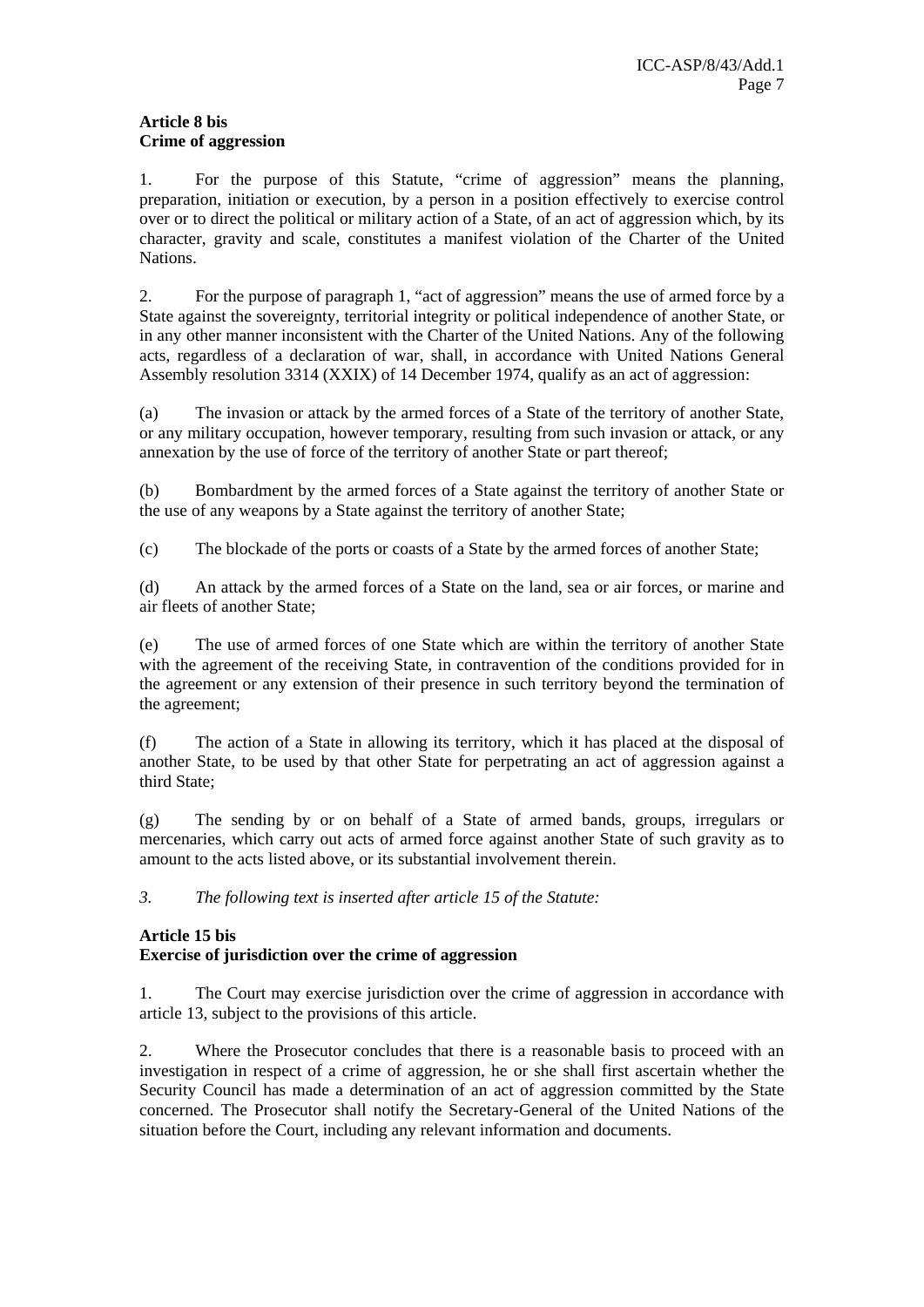3. Where the Security Council has made such a determination, the Prosecutor may proceed with the investigation in respect of a crime of aggression.

4. **(Alternative 1)** In the absence of such a determination, the Prosecutor may not proceed with the investigation in respect of a crime of aggression,

### *Option 1 – end the paragraph here.*

*Option 2 – add:* unless the Security Council has, in a resolution adopted under Chapter VII of the Charter of the United Nations, requested the Prosecutor to proceed with the investigation in respect of a crime of aggression.

4. **(Alternative 2)** Where no such determination is made within [6] months after the date of notification, the Prosecutor may proceed with the investigation in respect of a crime of aggression,

### *Option 1 – end the paragraph here.*

*Option 2 – add:* provided that the Pre-Trial Chamber has authorized the commencement of the investigation in respect of a crime of aggression in accordance with the procedure contained in article 15;

*Option 3 – add:* provided that the General Assembly has determined that an act of aggression has been committed by the State referred to in article 8 bis;

*Option 4 – add:* provided that the International Court of Justice has determined that an act of aggression has been committed by the State referred to in article 8 bis.

5. A determination of an act of aggression by an organ outside the Court shall be without prejudice to the Court's own findings under this Statute.

6. This article is without prejudice to the provisions relating to the exercise of jurisdiction with respect to other crimes referred to in article 5.

*4. The following text is inserted after article 25, paragraph 3 of the Statute:* 

**3 bis.** In respect of the crime of aggression, the provisions of this article shall apply only to persons in a position effectively to exercise control over or to direct the political or military action of a State.

*5. The first sentence of article 9, paragraph 1 of the Statute is replaced by the following sentence:* 

1. Elements of Crimes shall assist the Court in the interpretation and application of articles 6, 7, 8 and 8 bis.

*6. The chapeau of article 20, paragraph 3 of the Statute is replaced by the following paragraph; the rest of the paragraph remains unchanged:* 

3. No person who has been tried by another court for conduct also proscribed under article 6, 7, 8 or 8 bis shall be tried by the Court with respect to the same conduct unless the proceedings in the other court: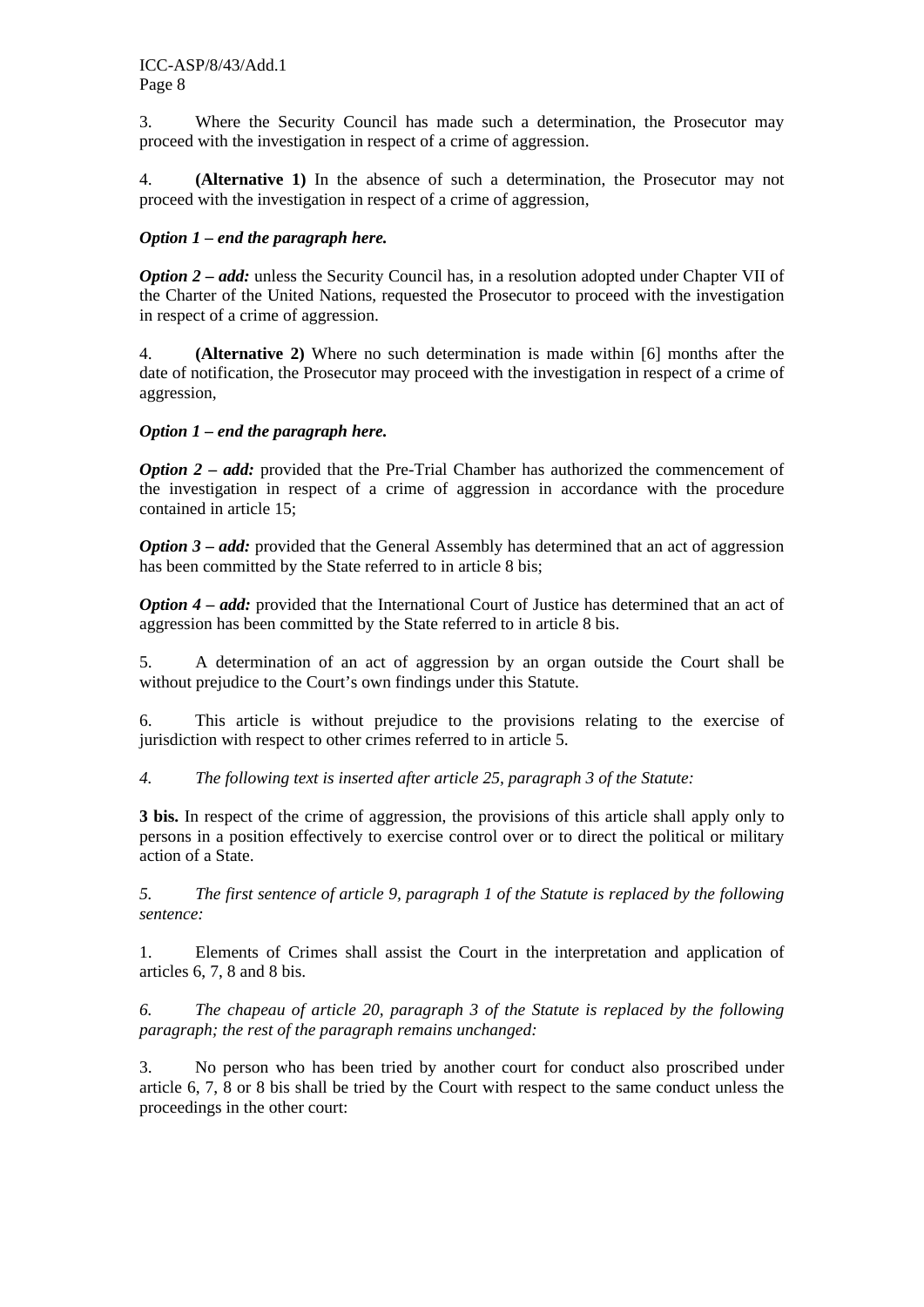### **Annex III**

### **Mexico: Proposal of amendment**<sup>∗</sup>

[Original: Spanish]

The Permanent Mission of Mexico to the United Nations presents its compliments to the Secretary-General of the United Nations and has the honour to refer to the Review Conference of the Rome Statute of the International Criminal Court to be held in Kampala, Uganda, from 31 May to 11 June 2010.

As the Secretary-General is aware, the Review Conference is an opportunity to consider and, if appropriate, adopt amendments to the Statute on those issues that were not included in it in 1998, as well as on any other matter related to the work and operation of the International Criminal Court.

During the Rome Conference, the Mexican Government, in line with its commitment to achieve a total ban on nuclear weapons in view of their indiscriminate nature and the superfluous and unnecessary harm that they cause to humankind and the environment, pressed to have the use of nuclear weapons included as a war crime under article 8 of the Rome Statute; its proposal was not adopted at that time.

With that in mind, pursuant to article 121, paragraph 1, of the Rome Statute and the decision taken by the Bureau of the Assembly of States Parties at its tenth meeting on 9 July 2009, the Permanent Mission, on behalf of the Mexican Government, has the honour to submit officially to the Secretary-General a proposal for the amendment of article 8, paragraph 2 (b), of the Rome Statute, with the aim of explicitly characterizing as a war crime the use or threat of use of nuclear weapons. A position paper on the proposal, containing the wording of the proposed amendment, is enclosed.

The Permanent Mission of Mexico to the United Nations takes this opportunity to convey to the Secretary-General the renewed assurances of its highest consideration.

### **Amendment to article 8 of the Rome Statute of the International Criminal Court regarding the use of Nuclear Weapons**

### **Position paper**

 $\overline{a}$ 

In the framework of the informal consultations held by the New York Working Group of the Bureau of the Assembly of States Parties to the Rome Statute, the Mexican Delegation wishes to reassert its amendment proposal to article 8 of the Rome Statute to criminalize the use or threat of use of nuclear weapons as a war crime.

Article 5 of the Rome Statute of the International Criminal Court sets forth the Court's jurisdiction over the most serious crimes of concern for the international community, namely genocide, crimes against humanity and war crimes.

War crimes are defined by article 8 of the Rome Statute as grave breaches of the Geneva Conventions of 12 August 1949, as well as other serious violations of the laws and customs applicable in armed conflicts - both international and non-international - within the framework of international law.

<sup>∗</sup> Issued previously as United Nations depositary notification C.N.725.2009.TREATIES-6, dated 29 October 2009.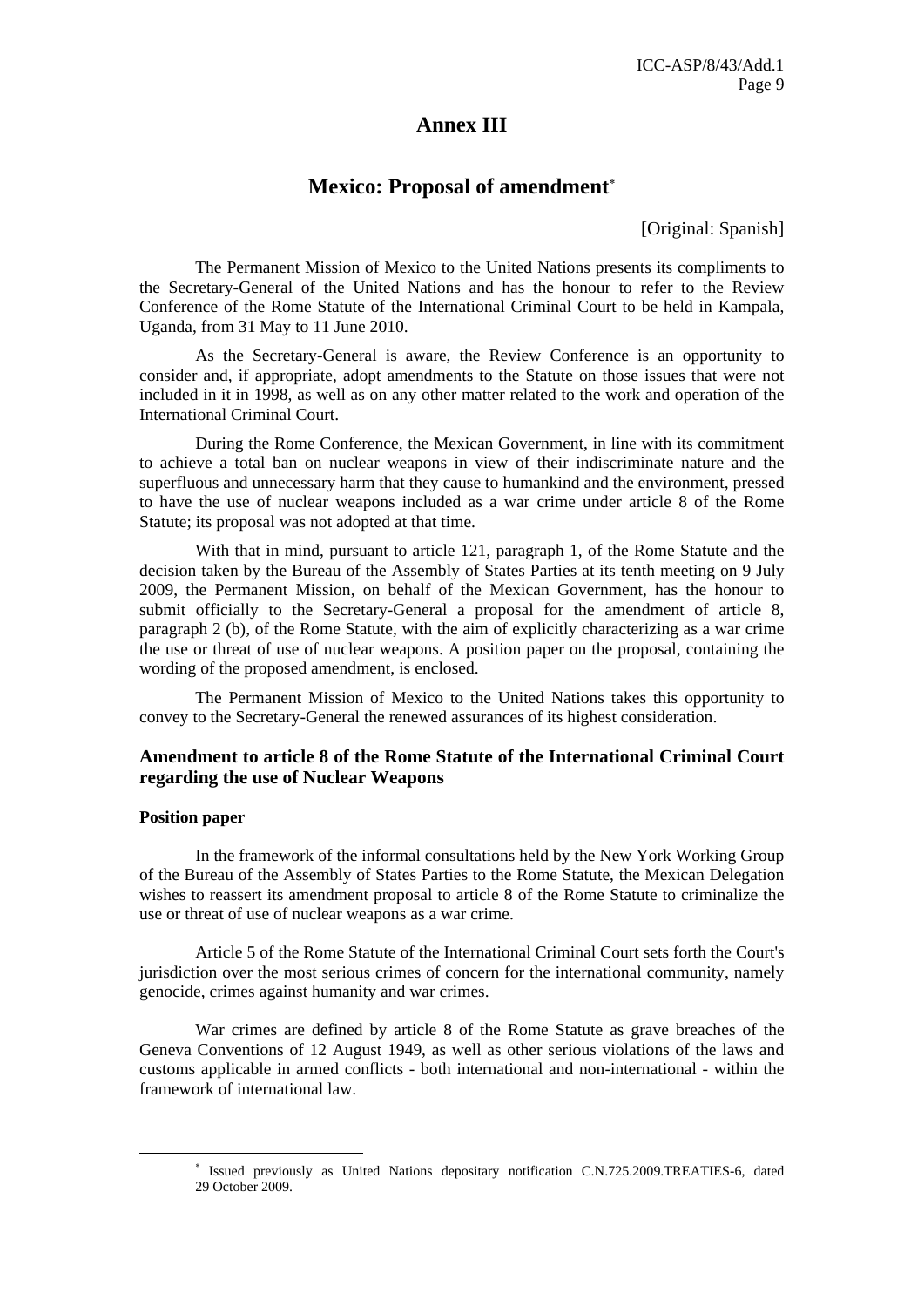Within the category of serious violations of the laws and customs applicable in international armed conflicts, the use of certain weapons whose effects are of an indiscriminate nature or cause superfluous injury or unnecessary suffering is included. Such weapons are: a) poison or poisoned weapons<sup>1</sup>; b) asphyxiating, poisonous or other gases, and all analogous liquids, materials or devices<sup>2</sup>; and c) bullets which expand or flatten easily in the human body<sup>3</sup>. The use of these three kinds of weapons is prohibited by conventional and customary international law.

Criminalizing the use of weapons of mass destructions - including nuclear weapons is not a new issue for States Parties to the Rome Statute. Deliberations over this topic were not concluded when the Rome Statute was adopted, despite the efforts displayed by México and other like-minded delegations. Consistent with Mexico's advocacy for the total prohibition of nuclear weapons, the Mexican delegation confirms its conviction of criminalizing the use of nuclear weapons as a war crime.

Article 8 of the Rome Statute also includes as a war crime the following conduct: *"Employing weapons, projectiles and material and methods of warfare which are of a nature to cause superfluous injury or unnecessary suffering or which are inherently indiscriminate in violations of international law of armed conflict, provided that such weapons, projectiles and material and methods or warfare are the subject of a comprehensive prohibition and are included in an annex to this Statute, by an amendment,..".*

Such provision, which enables the extension *a posteriori* of the list of forbidden weapons is the result of the difficult negotiations that took place before and during the Rome Conference, at which weapons of mass destruction, including nuclear weapons, were excluded.

For Mexico, the use and the threat of use of nuclear weapons is prohibited by international law. The superfluous injury and unnecessary suffering that an atomic explosion would cause in an armed conflict, fully justifies their absolute prohibition. Notwithstanding this position of principle, Mexico is aware that, in certain States' view, such prohibition would only be possible on a conventional basis.

Nevertheless, the Mexican proposal of criminalizing the use or threat of use of nuclear weapons would not be implemented through its inclusion an annex, as set forth in article 8, paragraph 2, section b), subsection xx), for which such conventional basis would indeed be required. What México seeks is to include said conduct as an independent war crime, to be added to the list of crimes of article 8, paragraph 2, section b). The proposal is based on the following elements:

#### *The Mexican proposal*

In its resolution 1653 (XVI) the UN General Assembly decided: "The use of nuclear and thermonuclear weapons would exceed even the scope of war and cause indiscriminate suffering and destruction to mankind and civilization and, as such, is contrary to the rules of international law and to the laws of humanity."4

 $\frac{1}{1}$  $1$  To employ poison or poisoned weapons is specially forbidden by Article 23(a) of the Regulations respecting the laws and customs of war on land, annex to the Convention (IV) respecting the laws and customs of war on land, 1907.

 $<sup>2</sup>$  This provisión is based on the 1925 Protocol for the prohibition of the use of asphyxiating, poisonous or other</sup>

gases, and of bacteriological methods of warfare.<br>
<sup>3</sup> This provisión <sub>i</sub>s based on the 1899 Declaration concerning expanding bullets.<br>
<sup>4</sup> UNGA resolution 1653 (XVD of 24 November 1061, constitue percents 1 b)

UNGA resolution 1653 (XVI) of 24 November 1961, operative paragraph 1 b).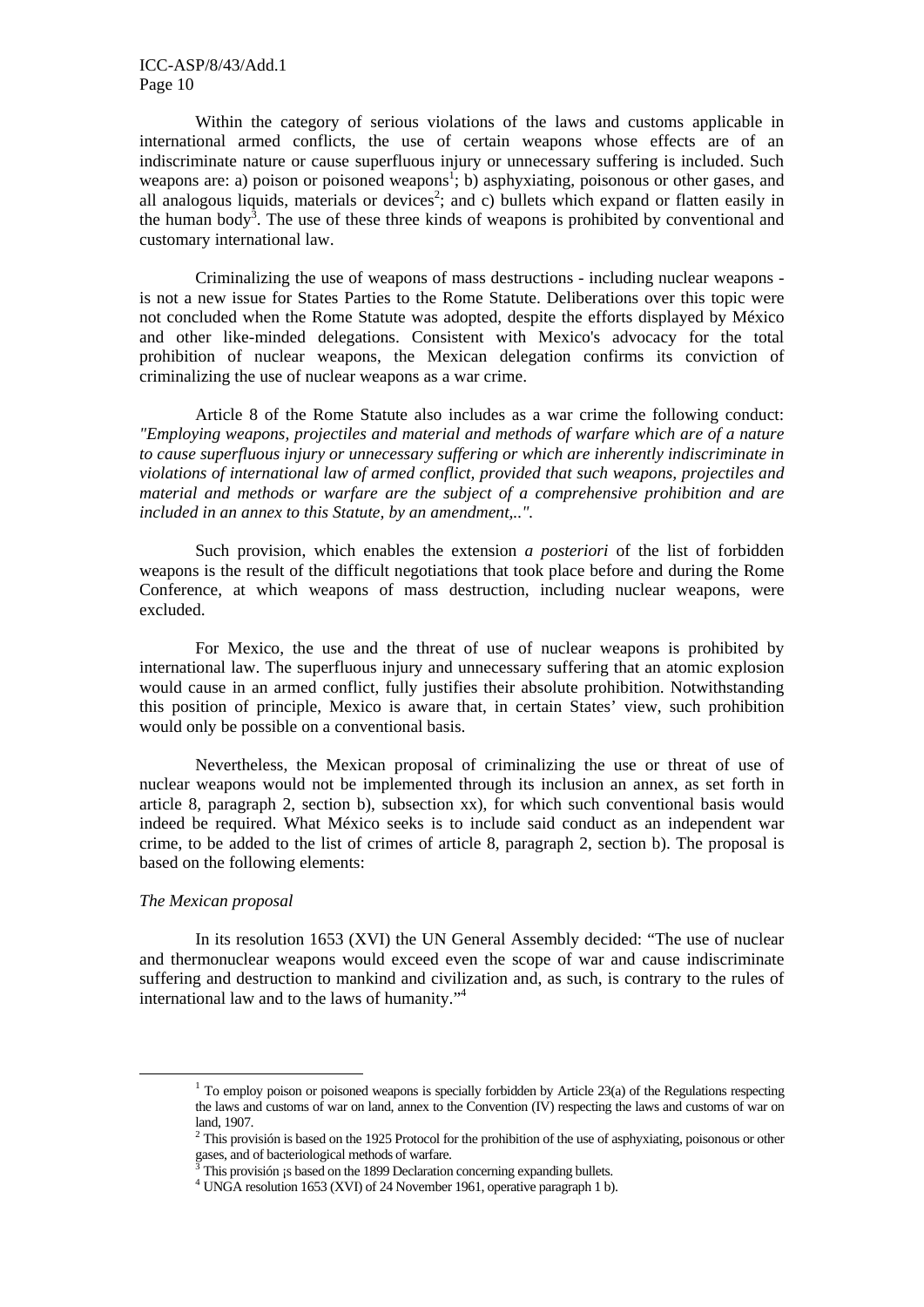The Rome Statute itself sets forth that *"Intentionally launching an attack in the knowledge that such attack will cause incidental loss of life or injury to civilians or damage to civilian objects or widespread, long-term and severe damage to the natural environment which would be clearly excessive in relation to the concrete and direct overall military advantage anticipated*<sup>35</sup> constitutes a war crime. According to this provision, the use of weapons of mass destruction in such circumstances could amount to a war crime. However, México deems necessary to have an explicit provision on the use of nuclear weapons in particular.

The Mexican position is based on various international treaties that prohibit the use of nuclear weapons<sup>6</sup>, as well as on the central argument of the advisory opinion of the International Court of Justice on *The Legality of Threat or Use of Nuclear Weapons* of 8<sup>th</sup> July, 1996, which states that *"the threat or use of nuclear weapons would generally be contrary to the rules of international law applicable in armed conflict, and in particular the principies and rules of humanitarian law."*

The Review Conference of the Rome Statute to be held in June 2010 will be the opportunity to examine certain issues which remained pending after the Rome Conference, among which the list of forbidden weapons, established in article 8 of the Rome Statute, cannot be overlooked.

The Mexican Delegation wishes to point out that the criminalization of the use or threat of use of nuclear arms should not be confused with the efforts of the international community to reach a treaty on general and complete disarmament under article VI of Treaty of the Non-Proliferation of nuclear weapons. The seriousness of the use and the threat of use of nuclear weapons justifies their criminalization as a war crime independently of the course taken by nuclear disarmament negotiations.

If adopted by the Review Conference, said amendment should enter into force in accordance article 121, paragraph 5, which would allow States to decide the basis of its adherence to the Rome Statute.

#### **Proposed amendment**

Add to article 8, paragraph 2, b), the following:

*(…) Employing nuclear weapons or threatening to employ nuclear weapons.*

 $rac{1}{5}$  $5$  Article 8, paragraph 2(b)(iv) of the Rome Statute.

<sup>&</sup>lt;sup>6</sup> E.g., Comprehensive Nuclear-Test-Ban Treaty; Treaty for the prohibition of nuclear weapons in Latin America (the Treaty of Tlatelolco); Treaty on the Non-Proliferation of nuclear weapons; Treaty banning nuclear weapon tests in the atmosphere, in outer space and under water; Treaty on the prohibition of the emplacement of nuclear weapons and other weapons of mass destruction on the seabed and the ocean floor and in the subsoil thereof.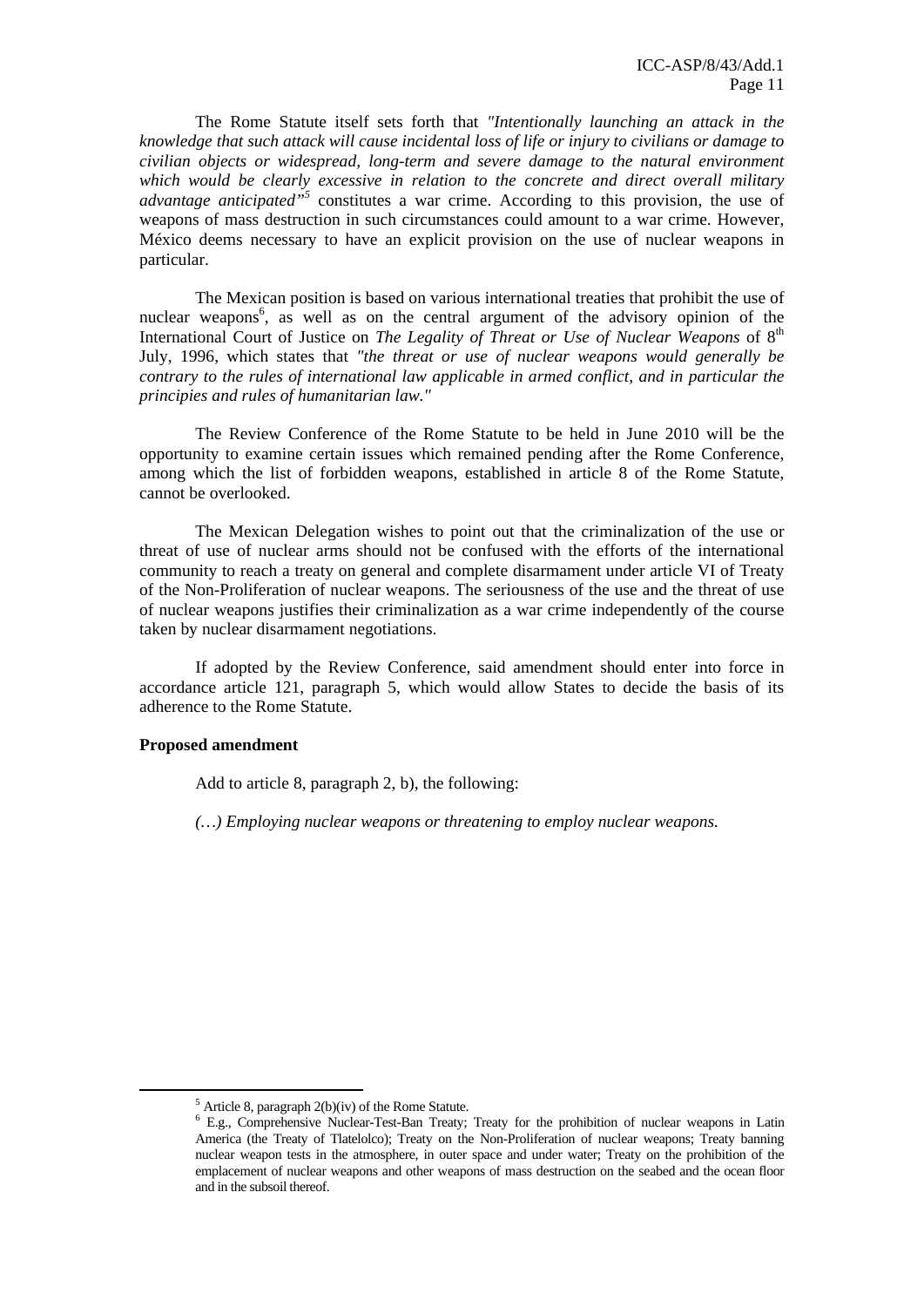$\overline{a}$ 

### **Annex IV**

### **Netherlands: Proposal of amendments**<sup>∗</sup>

[Original: English]

The Permanent Mission of the Kingdom of the Netherlands to the United Nations presents its compliments to the Secretary-General of the United Nations and has the honour to submit the enclosed amendment proposal for the inclusion of the crime of terrorism in the Rome Statute of the International Criminal Court, in accordance with article 121, paragraph 1, of the Statute.

The Permanent Mission of the Kingdom of the Netherlands to the United Nations avails itself of this opportunity to renew to the Secretary-General of the United Nations the assurances of its highest consideration.

#### **Proposal for the inclusion of the crime of terrorism in the Rome Statute**

The First Review Conference of the Rome Statute of the International Criminal Court (May-June 2010) will provide the international community with a unique opportunity to further advance the cause of justice and the rule of law on a global scale. In this regard, the Netherlands is of the view that the time has come to consider the inclusion of the crime of terrorism in the list of crimes over which the Court has jurisdiction.

Terrorism is one of the biggest and most challenging threats the world is facing in the twenty-first century. The international community stands united in its strong condemnation of terrorism in all its forms and manifestations, committed by whomever, wherever and for whatever purposes, as it constitutes one of the most serious threats to international peace and security (see for instance A/Res/60/288 - The United Nations Global Counter-Terrorism Strategy). Indeed, terrorist acts, by whomever and wherever perpetrated and whatever their forms, methods or motives, are serious crimes of concern to the international community. We have all committed ourselves to cooperate fully in the fight against terrorism, in accordance with our obligations under international law, in order to find, deny safe haven and bring to justice, on the basis of the principle of extradite or prosecute, any person who supports, facilitates, participates or attempts to participate in the financing, planning, preparation or perpetration of terrorist acts or provides safe havens. Yet, at the same time, there is all too often impunity for acts of terrorism in cases where states appear unwilling or unable to investigate and prosecute such crimes.

Impunity for such serious crimes calls for a role for the International Criminal Court. After all, the Court has been established to prosecute the most serious crimes of concern to the international community. In 1998, the Rome Conference adopted Resolution E, which specifically regards terrorist acts as such. In Resolution E, regret is expressed that no generally acceptable definition of the crime of terrorism could be agreed upon for the inclusion within the jurisdiction of the Court. Unfortunately, this is still the case today. While we must therefore further increase our efforts to overcome this lack of agreement, we should at the same time start moving towards preparing the provisional inclusion of the crime of terrorism within the jurisdiction of the Court. In this respect, the upcoming Review Conference provides for an important momentum. Resolution E indeed recommends that a Review Conference considers, *inter alia,* the crime of terrorism, with a view to arriving at an

<sup>∗</sup> Issued previously as United Nations depositary notification C.N.723.2009.TREATIES-5, dated 29 October 2009.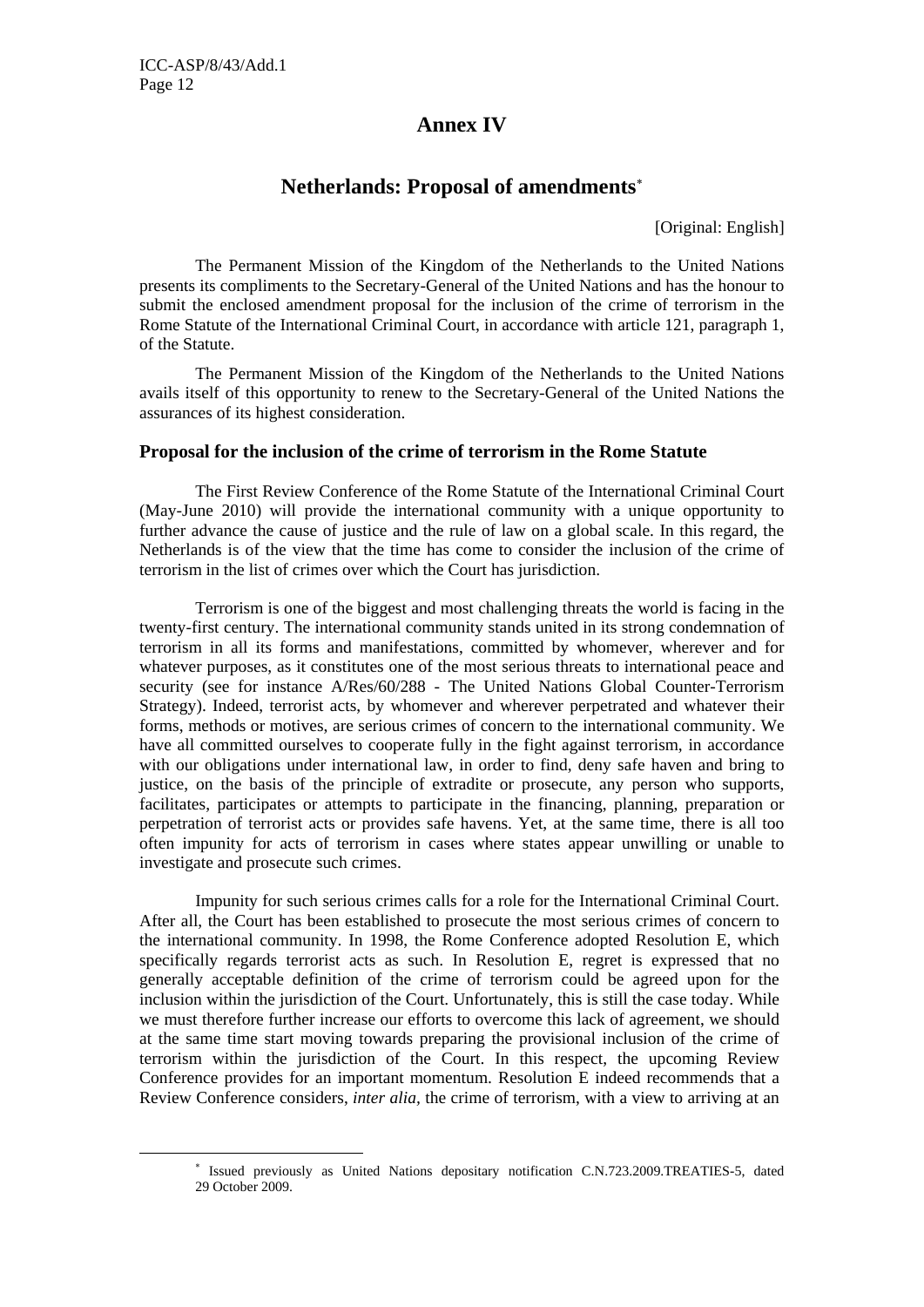acceptable definition and its inclusion in the list of crimes within the jurisdiction of the Court.

The Netherlands considers that the time has come to take the necessary preparatory steps, in order to be able to defeat impunity for acts of terrorism. Therefore, and in the light of the absence of a generally acceptable definition of terrorism, the Netherlands proposes to use the same approach as has been accepted for the crime of aggression, i.e. the inclusion of the crime of terrorism in the list of crimes laid down in article 5, paragraph 1, of the Statute while at the same time postponing the exercise of jurisdiction over this crime until a definition and conditions for the exercise of jurisdiction have been agreed upon.

To this end, the Netherlands proposes to amend the Rome Statute as indicated below. For this purpose, the text of article 5 as currently in force has been used; the proposed amendments are underlined and in bold. Should the Review Conference come to an agreement on the crime of aggression and, as a result, decide to delete the present paragraph 2 of article 5, the suggested new paragraph 3 below would become a new paragraph 2 of article 5. In addition, the Netherlands proposes that the Review Conference establish an informal working group on the crime of terrorism. This informal working group should be tasked to examine the question to what extent the Statute would need any adaptations as a result of the introduction of the crime of terrorism within the jurisdiction of the Court, as well as other questions relevant to this extension of the jurisdiction. It should not in any way interfere with the efforts to come to an agreement on a definition of terrorism as currently carried out within the context of the work on a comprehensive convention on terrorism.

### **Proposed amendments**

### **Article 5**

### **Crimes within the jurisdiction of the Court**

1. The jurisdiction of the Court shall be limited to the most serious crimes of concern to the international community as a whole. The Court has jurisdiction in accordance with this Statute with respect to the following crimes:

- a) The crime of genocide;
- b) Crimes against humanity;
- c) War crimes;
- d) The crime of aggression;

### **e) The crime of terrorism.**

2. The Court shall exercise jurisdiction over the crime of aggression once a provision is adopted in accordance with articles 121 and 123 defining the crime and setting out the conditions under which the Court shall exercise jurisdiction with respect to this crime. Such a provision shall be consistent with the relevant provisions of the Charter of the United Nations.

**3. The Court shall exercise jurisdiction over the crime of terrorism once a provision is adopted in accordance with articles 121 and 123 defining the crime and setting out the conditions under which the Court shall exercise jurisdiction with respect to this crime. Such a provision shall be consistent with the relevant provisions of the Charter of the United Nations.**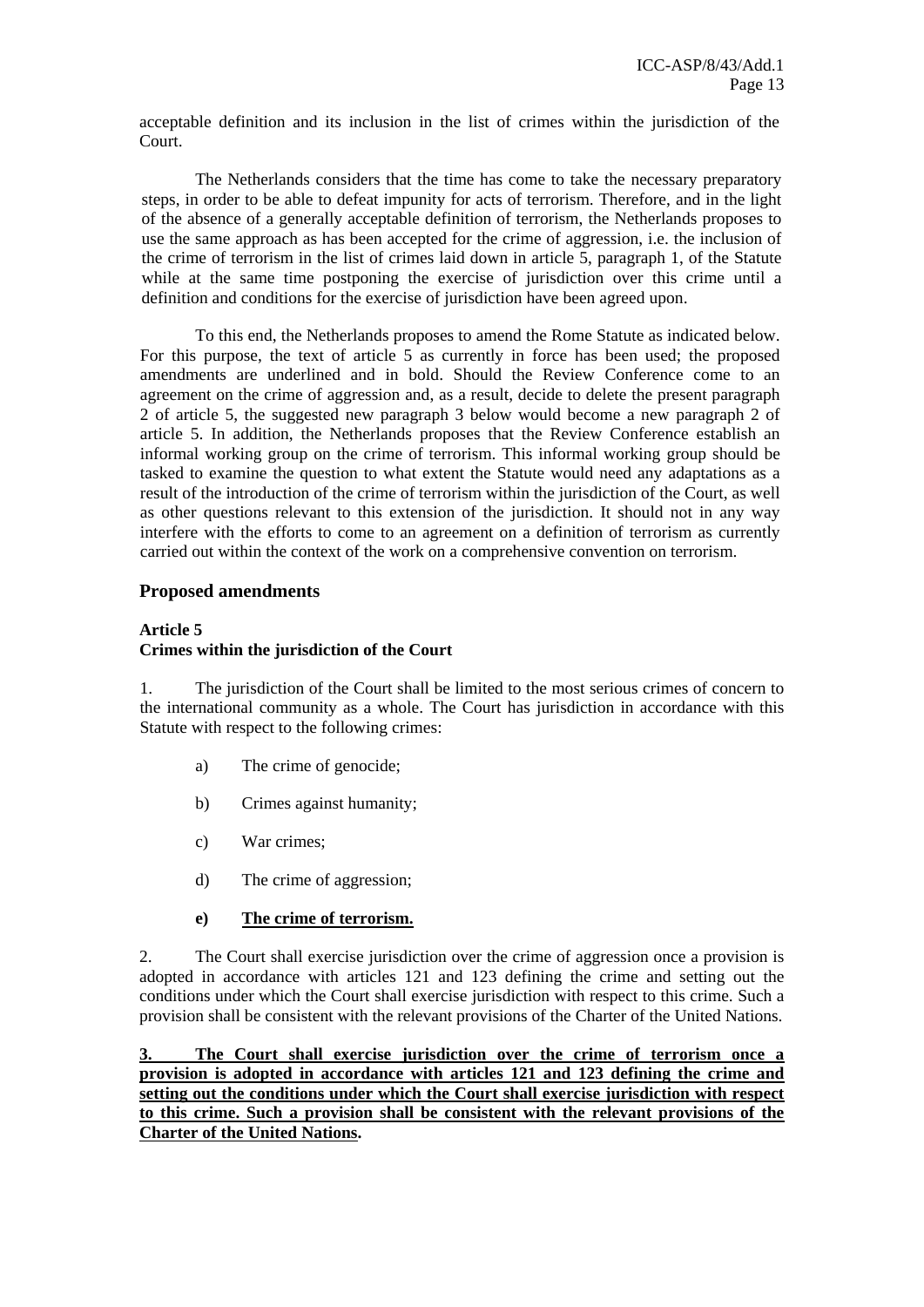### **Annex V**

### **Norway: Proposal of amendment**<sup>∗</sup>

[Original: English]

Excellency, Dear friend,

With reference to paragraph 1 of article 121 of the Rome Statute of the International Criminal Court, I have the honour to submit a Norwegian proposal for an amendment to paragraph 1 of article 103 of the Rome Statute. The proposal is further described in the annex to this letter.

I should be grateful if the proposed amendment could be circulated to all Sates Parties to the Rome Statute.

Please accept, Excellency, the assurances of my highest consideration.

Morten Wetland Ambassador, Permanent representative

### **Suggested Draft Amendment**

*Article 103 of the Rome Statute - Enforcement of sentences of imprisonment*

### **1. Background**

 $\overline{a}$ 

No enforcement of sentences by the International Criminal Court has yet been carried out. The experience of international criminal tribunals has, however, shown that only a limited number of States has so far been designated to accept sentenced persons. This has to do with the fact that few States have declared their willingness to be designated. At the same time, there may be reason to believe that more States may in principle be willing to accept sentenced persons, but are excluded from coming into consideration because of the required prison standards.

There should, in our view, be scope for such States to conclude international or regional arrangements enabling them to qualify for acceptance of sentenced persons, including through receipt of voluntary financial contributions to upgrade prison facilities and other assistance or supervision. A broader group of States participating in enforcement of sentences would also have other advantages, including with regard to facilitation of family visits. To this end, we believe that it may be important to explicitly provide for added flexibility in the language contained in article  $103$ , paragraph  $(1)(a)$ , as suggested below. Technically, amendments might be called for in the Rules of Procedure and Evidence and other secondary or derived instruments.

### **2. Suggested language for a Draft Amendment**

Add to the end of article 103, Paragraph (1) (a):

"... *for enforcement in a national prison facility or in a prison facility made available to the State by an international or regional organization, arrangement or agency, as provided in the Rules of Procedure and Evidence."*

<sup>∗</sup> Issued previously as United Nations depositary notification C.N.713.2009.TREATIES-4, dated 29 October 2009.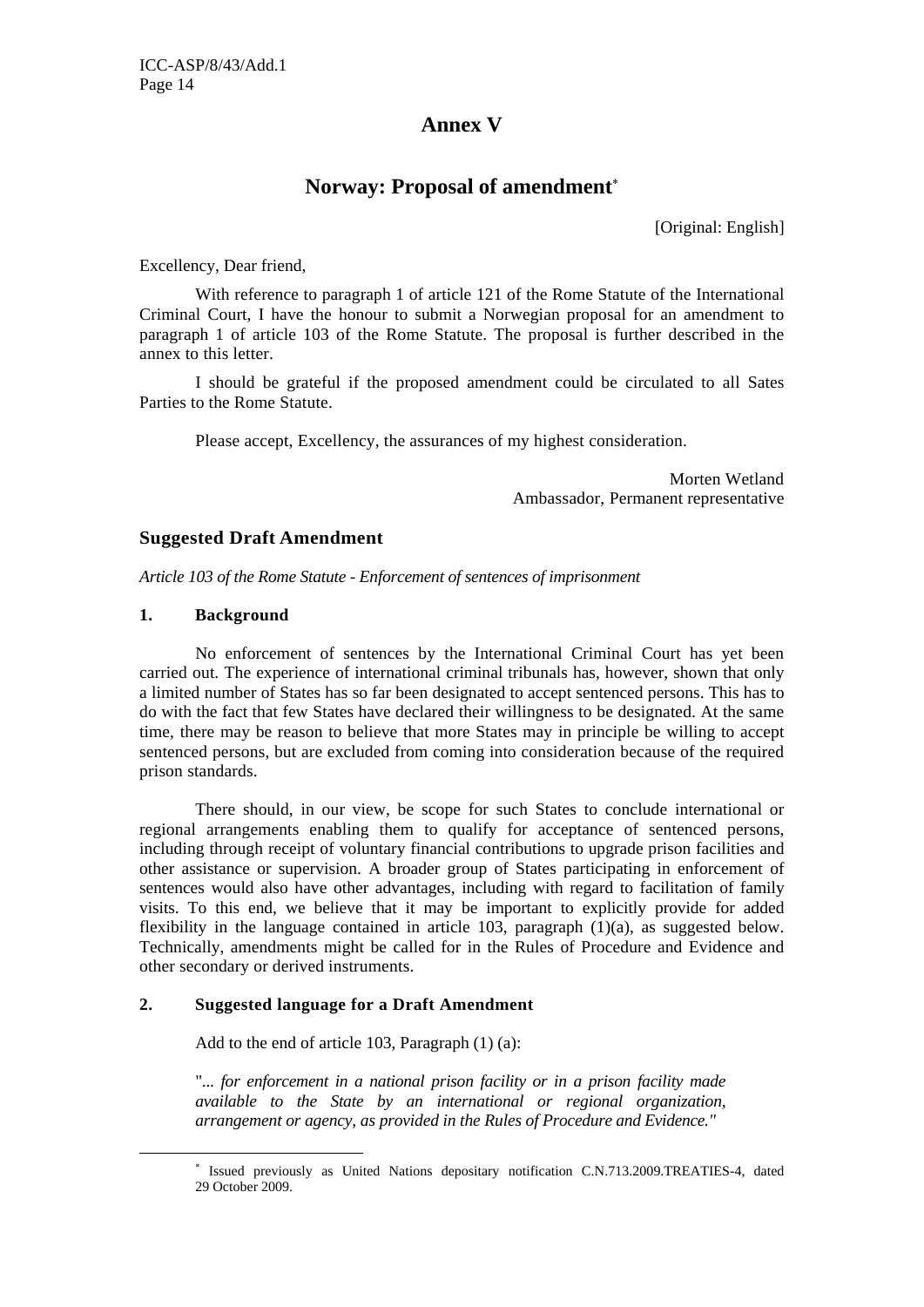Article 103 (1) (a) would thus read (addition underlined):

1. (a) A sentence of imprisonment shall be served in a State designated by the Court from a list of States which have indicated to the Court their willingness to accept sentenced persons *for enforcement in a national prison facility or in a prison facility made available to the State by an international or regional organization, arrangement or agency, as provided in the Rules of Procedure and Evidence.*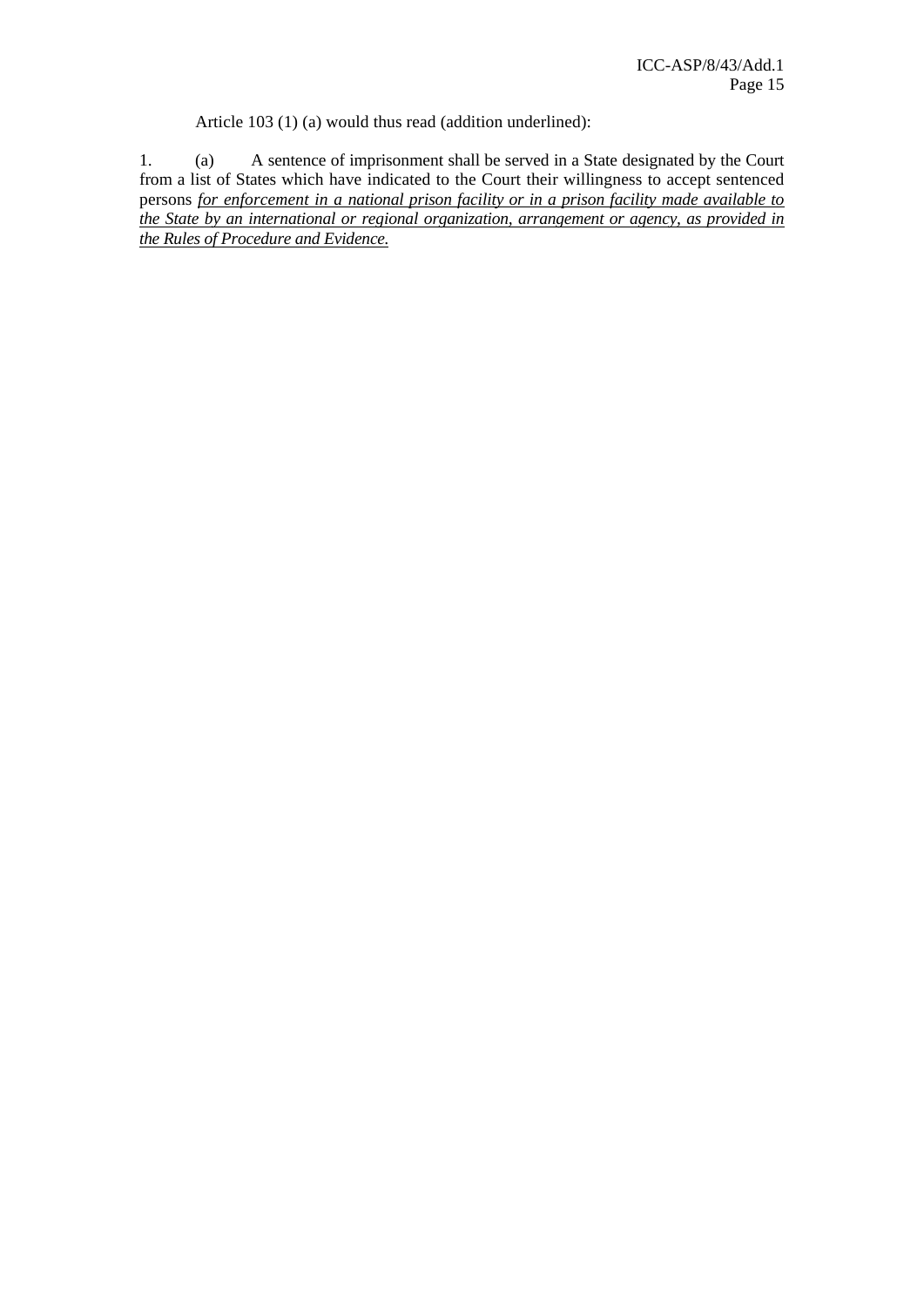$\overline{a}$ 

### **Annex VI**

### **Trinidad and Tobago: Proposal of amendments**<sup>∗</sup>

[Original: English]

The Permanent Representative of the Republic of Trinidad and Tobago to the United Nations presents her compliments to the Secretary-General of the United Nations and has the honour to refer to article 121, paragraph 1 of the Rome Statute of the International Criminal Court (ICC) which provides that:

"After the expiry of seven years from the entry into force of this Statute, any State Party may propose amendments thereto. The text of any proposed amendment shall be submitted to the Secretary-General of the United Nations, who shall promptly circulate it to all States Parties."

The Permanent Representative of the Republic of Trinidad and Tobago has the further honour to transmit as an attachment to this Note a Proposal for the inclusion of the Crime of International Drug Trafficking in the Rome Statute of the International Criminal Court on behalf of the Government of the Republic of Trinidad and Tobago and the Government of Belize, and requests that this information be circulated to all States Parties to the Rome Statute of the ICC.

The Permanent Representative of the Republic of Trinidad and Tobago to the United Nations avails herself of this opportunity to renew to the Secretary-General of the United Nations the assurances of her highest consideration.

### **Proposal for the inclusion of the Crime of International Drug Trafficking in the Rome Statute of the International Criminal Court**

The Review Conference 2010 in Kampala, Uganda will provide the international community with the unique opportunity to advance even further international security and justice in the global community by considering the inclusion of the Crime of International Drug Trafficking in the Rome Statute. The work in this area of prescribing international sanctions for serious international criminal conduct remains unfinished.

International drug trafficking is a major challenge to the international community as a whole because it threatens the peace, order and security of States in the international community. The growing transboundary impact of drug trafficking calls for urgent and effective international legal sanctions to combat what has become a crime of grave international concern. Otherwise**,** in the absence of an appropriate international legal framework**,** organized criminal networks and international drug traffickers will continue to spread, their corrosive tentacles beyond national borders, to subvert democratically elected governments and to threaten socio-economic development, political stability and the internal and external security of States and the physical and mental security of individuals.

The inclusion of the crime of international drug trafficking will enhance the principle of complementarity, because some member States lack the capacity and necessary facilities to combat this burgeoning problem of grave concern to the international community as a whole. Acting as a Court of last resort where national Courts are either unable or unwilling to prosecute, the International Criminal Court ("ICC") will be able to protect the international

<sup>∗</sup> Issued previously as United Nations depositary notification C.N.737.2009.TREATIES-9, dated 29 October 2009.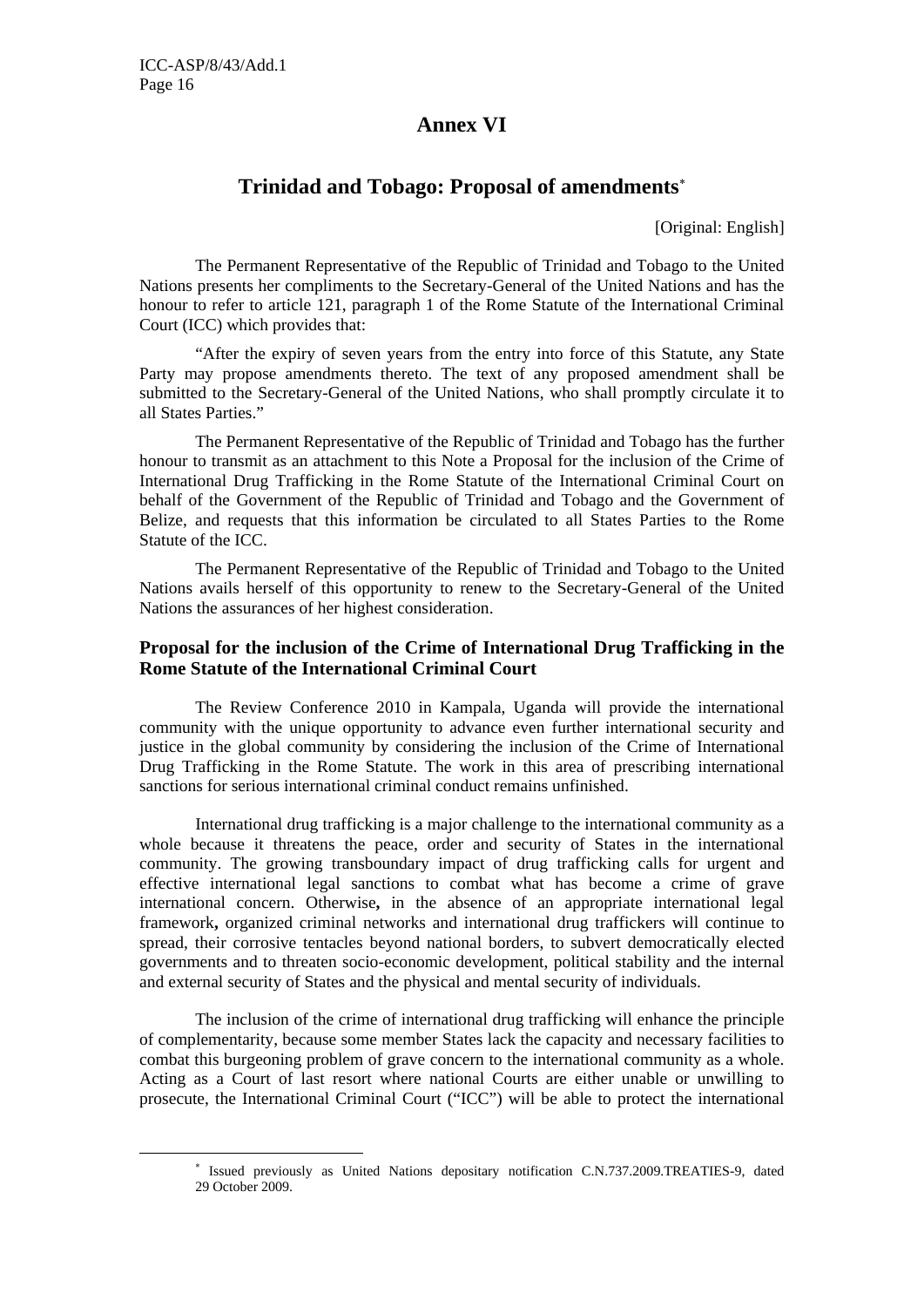community against the perpetrators of these heinous crimes without compromising the integrity of the national Courts.

Notwithstanding the provisions of the *1961 Single Convention on Narcotic Drugs*, the *1961 Single Convention on Narcotic Drugs, as amended*, the *1971 Convention on Psychotropic Substances*, or the *1988 United Nations Convention against Illicit Traffic in Narcotic Drugs and Psychotropic Substances*, drug barons continue to operate with impunity within the international community. In fact, transboundary criminal activities by international drug barons in the form of murder, extortion and money laundering constitute serious crimes of concern to the international community as a whole. No member State of the international community is immune from the deleterious socio-economic effects of international drug trafficking. The security of the State and the well-being of individuals are at stake.

Trinidad and Tobago and Belize believe that it is time to take necessary and preparatory steps to combat the crime of international drug trafficking. Accordingly, Trinidad and Tobago and Belize suggest that the Review Conference establish an informal working group on the crime of international drug trafficking and that the working group consider a proposed amendment to the Rome Statute as follows:

#### **Proposed amendments**

#### **Article 5**

1. The jurisdiction of the Court shall be limited to the most serious crimes of concern to the international community as a whole. The Court has jurisdiction in accordance with this Statute with respect to the following crimes:

- a) The crime of genocide;
- b) Crimes against humanity;
- c) War crimes;
- d) The crime of aggression;
- e) **The Crime of International Drug Trafficking**<sup>1</sup>

2. For the purposes of the present Statute, crimes involving the illicit trafficking in narcotic drugs and psychotropic substances mean any of the following acts, but only when they pose a threat to the peace, order and security of a State or region:

- a) Undertaking, organizing, sponsoring, ordering, facilitating or financing the production, manufacture, extraction, preparation, offering for sale, distribution, sale, delivery on any terms whatsoever, brokerage, dispatch, dispatch in transit, transport, importation or exportation of any narcotic drug or any psychotropic substance contrary to the provisions of the 1961 Single Convention on Narcotic Drugs; the 1961 Single Convention on Narcotic Drugs, as amended; the 1971 Convention on Psychotropic Substances, or the 1988 United Nations Convention against Illicit Traffic in Narcotics Drugs and Psychotropic Substances when committed on a large scale and involving acts of a transboundary character;
- b) Murder, kidnapping or any other form of attack upon the person or liberty of civilians or security personnel in an attempt to further any of the acts referred to in subparagraph (a); and

 $\frac{1}{1}$  $1$  Language for the proposed amendment.